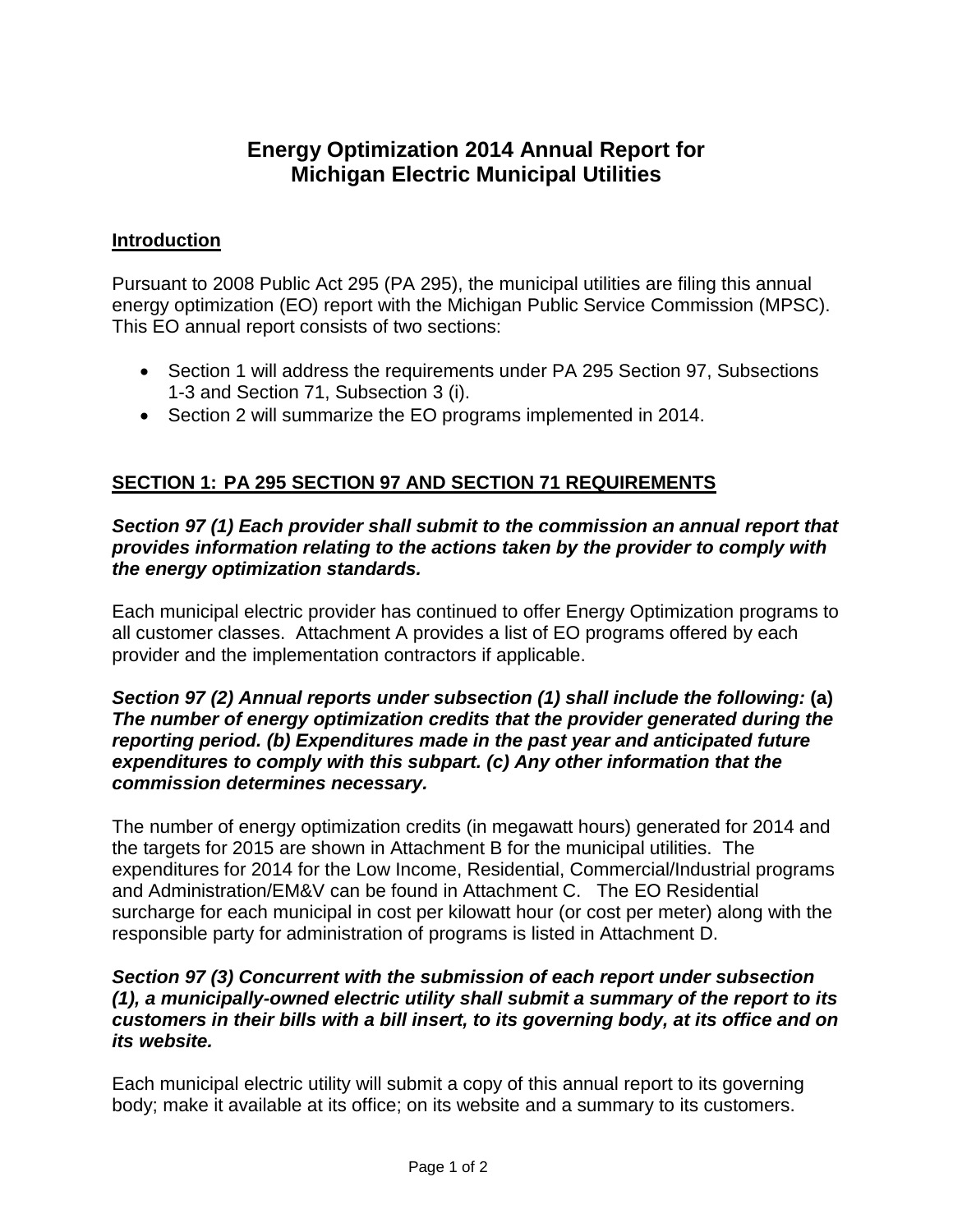## *Section 71 (3)(i) Include a process for obtaining an independent expert evaluation of the actual energy optimization programs to verify the incremental energy savings from each energy optimization program for purposes of section 77.*

The verification of the incremental gross energy savings for each municipal electric utility was performed where funding allowed.

## **SECTION 2: SUMMARY OF EO PROGRAMS IMPLEMENTED IN 2014**

### **Residential Low Income Services**

All the municipal electric utilities continued to offer low income programs to their customers in 2014.

### **Residential Solutions**

All the municipal electric utilities offered programs to their residential customers, examples of the types of programs are listed below.

- *Efficient Lighting Program*
- *Appliance Turn-In and Recycling Program*
- *Residential Education Services*
- *Residential HVAC and Appliances*
- *Audit and Weatherization*
- *Farm Services*
- *Residential Home Energy*
- *New Construction*
- *Residential Multi-Family In-Unit Efficiency*
- *Electric Water Heater Savings Kits*
- *Pilot/Emerging Technology Program*

#### **Business Solutions**

All the municipal electric utilities offered programs to their commercial and industrial customers, examples of the types of programs are listed below.

- *Commercial and Industrial Prescriptive Incentive Program*
- *Commercial and Industrial Custom Incentive Program*
- *Multi-Family Common Area Program*
- *Small Business Direct Install*
- *New Construction & Remodeling*
- *Business Education Services*
- *Pilot/Emerging Technology Program*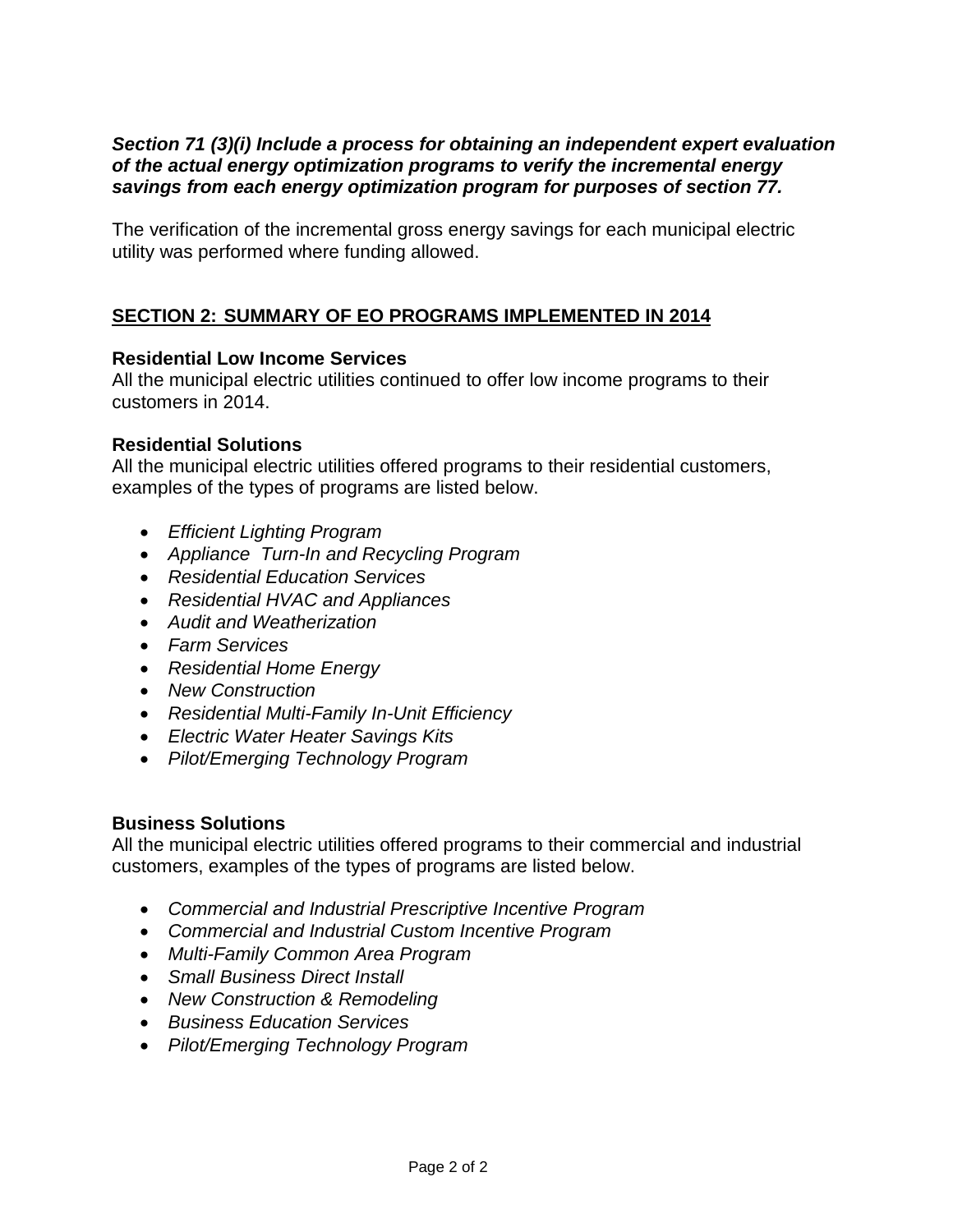| <b>INDEPENDENTLY ADMINISTERING</b> |                      |                |                                                             |              |                                   |  |  |
|------------------------------------|----------------------|----------------|-------------------------------------------------------------|--------------|-----------------------------------|--|--|
| <b>Utility</b>                     | <b>Sector</b>        |                | <b>Program Type</b>                                         | Year<br>Imp. | <b>Implementation Contractors</b> |  |  |
|                                    |                      | 1              | Residential Low Income                                      | 2009         | Internally                        |  |  |
|                                    | Residential          | $\overline{2}$ | <b>Efficient Lighting Program</b>                           | 2009         | Internally                        |  |  |
| Village of                         |                      | 3              | <b>Residential Education Services</b>                       | 2009         | Internally                        |  |  |
| Clinton                            |                      | 4              | Residential Appliances & HVAC                               | 2009         | Internally                        |  |  |
|                                    |                      | 1              | <b>Business Services</b>                                    | 2009         | Internally                        |  |  |
|                                    | $C_8$                | 2              | <b>Education Services</b>                                   | 2009         | Internally                        |  |  |
|                                    |                      | Eval           | <b>Evaluation &amp; Verification</b>                        | 2009         | <b>Local Police Officer</b>       |  |  |
|                                    |                      | 1              | Residential Low Income                                      | 2009         | Internally                        |  |  |
|                                    |                      | 2              | <b>Efficient Lighting Program</b>                           | 2009         | Internally                        |  |  |
|                                    |                      | 3              | <b>Appliance Recycling</b>                                  | 2009         | <b>JACO</b>                       |  |  |
|                                    | Residential          | $\overline{4}$ | <b>Residential Education Services</b>                       | 2009         | Internally                        |  |  |
| Coldwater                          |                      | 5              | Residential Appliances & HVAC                               | 2009         | Internally                        |  |  |
| Board of                           |                      | 7              | <b>Residential Pilot Programs</b>                           | 2009         | Internally                        |  |  |
| <b>Public Utilities</b>            |                      | $\mathbf{1}$   | Prescriptive Incentive                                      | 2009         | Internally                        |  |  |
|                                    |                      | $\overline{2}$ | <b>Custom Incentive</b>                                     | 2009         | Internally                        |  |  |
|                                    | $C_8$                | 3              | <b>Education Services</b>                                   | 2009         | Internally                        |  |  |
|                                    |                      | 4              | <b>Pilot Programs</b>                                       | 2009         | Internally                        |  |  |
|                                    |                      | Eval           | <b>Evaluation &amp; Verification</b>                        | 2010         | <b>E3M Solutions</b>              |  |  |
|                                    |                      |                |                                                             |              |                                   |  |  |
|                                    |                      | 1              | Residential Low Income                                      | 2009         | MEO & Internally                  |  |  |
|                                    |                      | 2              | <b>Efficient Lighting Program</b>                           | 2009         | MEO/WECC                          |  |  |
|                                    | Residential<br>$C_8$ | 3              | Refrigerator/Freezer Turn-In                                | 2009         | MEO/WECC                          |  |  |
|                                    |                      | 4              | Residential Appliances & HVAC                               | 2010         | MEO/WECC                          |  |  |
|                                    |                      | 5              | Residential Multi-Family In-Unit Efficiency                 | 2010         | MEO/WECC                          |  |  |
| Lansing Board                      |                      | 6              | <b>Residential Education Services</b>                       | 2009         | Internally                        |  |  |
| of Water &                         |                      | $\overline{7}$ | <b>Residential Pilot Programs</b>                           | 2011         | Internally                        |  |  |
| Light                              |                      | 1              | Prescriptive Incentive                                      | 2009         | <b>Franklin Energy</b>            |  |  |
|                                    |                      | 2              | Custom Incentive                                            | 2009         | Franklin Energy                   |  |  |
|                                    |                      | 3              | <b>Small Business Direct Install</b>                        | 2011         | <b>Franklin Energy</b>            |  |  |
|                                    |                      | 4              | <b>Education Services</b>                                   | 2009         | Internally                        |  |  |
|                                    |                      | 5              | <b>Pilot Programs</b>                                       | 2010         | Internally                        |  |  |
|                                    |                      | Eval           | <b>Evaluation &amp; Verification</b>                        | 2009         | <b>DNV-GL</b>                     |  |  |
|                                    |                      | 1              | Residential Low Income                                      | 2009         | Internally                        |  |  |
|                                    | Residential          | $\overline{2}$ | <b>Residential Services</b>                                 | 2009         | Internally                        |  |  |
|                                    |                      | 3              | <b>Residential Education Services</b>                       | 2009         | Internally                        |  |  |
| City of                            |                      | $\mathbf{1}$   | Prescriptive Incentive                                      | 2009         | Internally                        |  |  |
| Marshall                           |                      | 2              | Custom Incentive                                            | 2009         | Internally                        |  |  |
|                                    | C & 1                | 3              | <b>Education Services</b>                                   | 2009         | Internally                        |  |  |
|                                    |                      | Eval           | <b>Evaluation &amp; Verification</b>                        | 2010         | Internally                        |  |  |
|                                    |                      |                |                                                             |              |                                   |  |  |
|                                    |                      | 1              | Residential Low Income                                      | 2009         | Internally                        |  |  |
|                                    |                      | $\overline{2}$ | <b>Residential Services</b>                                 | 2009         | Internally                        |  |  |
|                                    | Residential          | 3              | <b>Residential Education Services</b>                       | 2009         | Internally                        |  |  |
|                                    |                      | 4              | <b>Residential Pilot</b>                                    | 2010         | Internally                        |  |  |
| Sebewaing                          |                      | 5              | Residential Appliances & HVAC                               | 2010         | Internally                        |  |  |
|                                    |                      | 1              | Prescriptive Incentive                                      | 2009         | Internally                        |  |  |
|                                    |                      | 2              | Custom Incentive                                            | 2009         | Internally                        |  |  |
|                                    | $C$ & $I$            | 3              | <b>Education Services</b>                                   | 2009         | Internally                        |  |  |
|                                    |                      | $\overline{4}$ | <b>Pilot Programs</b>                                       | 2010         | Internally                        |  |  |
|                                    |                      | Eval           | <b>Evaluation &amp; Verification</b>                        | 2009         | <b>DNV-GL</b>                     |  |  |
|                                    |                      |                |                                                             | 2009         | Internally                        |  |  |
|                                    |                      |                |                                                             |              |                                   |  |  |
|                                    |                      | 1              | Residential Low Income                                      |              |                                   |  |  |
| Union City                         | Residential          | 2              | <b>Efficient Lighting Program</b>                           | 2009         | Internally                        |  |  |
| Electric                           |                      | 3              | <b>Residential Education Services</b>                       | 2009         | Internally                        |  |  |
| Department                         | C&I                  | 1<br>2         | Prescriptive Incentive Program<br><b>Education Services</b> | 2009<br>2009 | Internally<br>Internally          |  |  |

Ť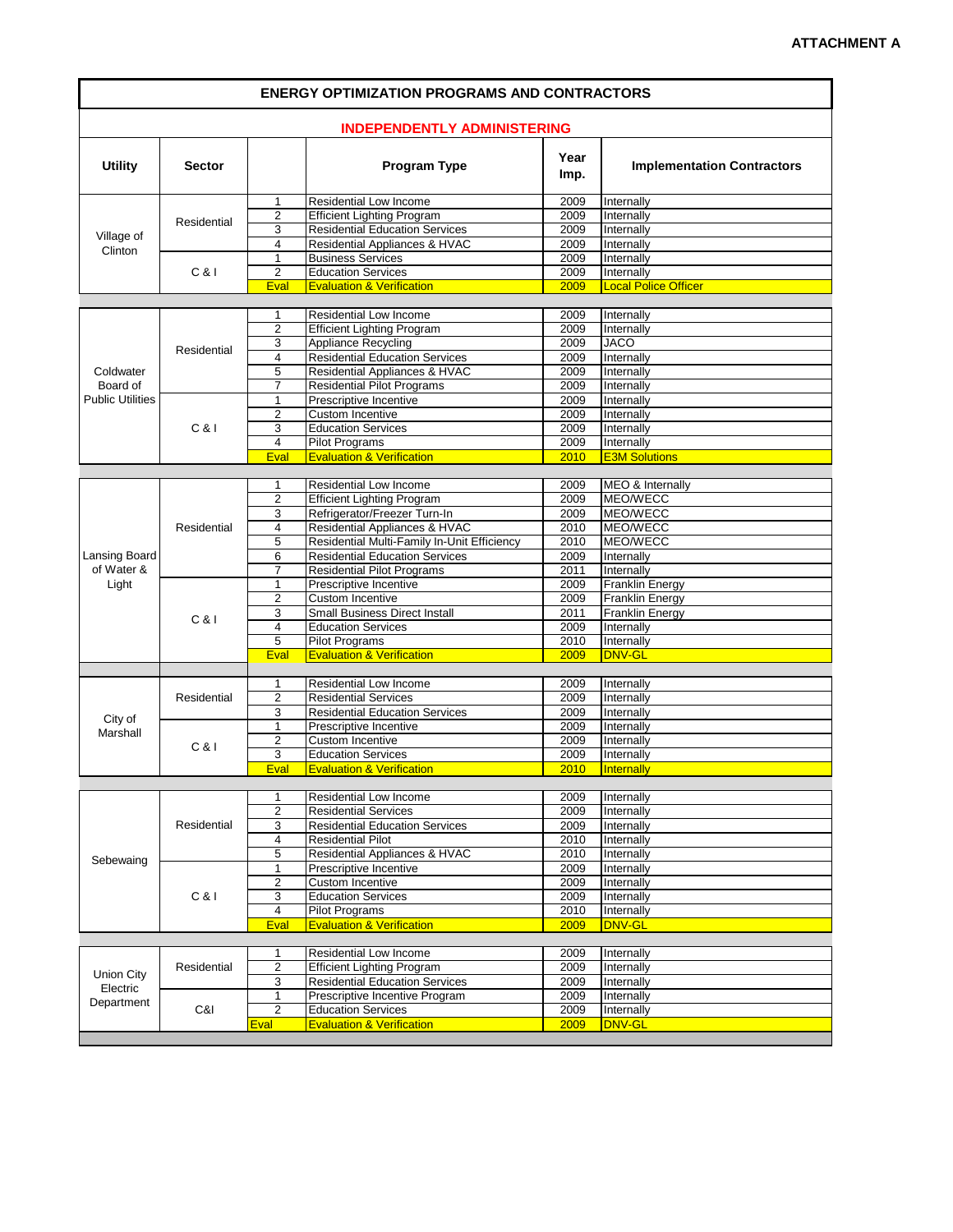| <b>MECA COLLABORATIVE</b>          |               |                |                                           |              |                                   |  |  |
|------------------------------------|---------------|----------------|-------------------------------------------|--------------|-----------------------------------|--|--|
| <b>Utility</b>                     | <b>Sector</b> |                | <b>Program Type</b>                       | Year<br>Imp. | <b>Implementation Contractors</b> |  |  |
|                                    |               | 1              | Residential Low Income                    | 2010         | <b>WECC</b>                       |  |  |
|                                    |               | $\overline{2}$ | <b>Energy Star Products</b>               | 2010         | <b>WECC</b>                       |  |  |
| Escanaba<br>Electric<br>Department |               | 3              | Appliance Recycling                       | 2010         | <b>WECC</b>                       |  |  |
|                                    | Residential   | 4              | <b>Efficient HVAC</b>                     | 2010         | <b>WECC</b>                       |  |  |
|                                    |               | 5              | Audit & Weatherization / New Construction | 2010         | <b>WECC</b>                       |  |  |
|                                    |               | 6              | <b>Education Services</b>                 | 2010         | <b>WECC</b>                       |  |  |
|                                    |               | $\overline{7}$ | <b>Pilot Programs</b>                     | 2010         | <b>WECC</b>                       |  |  |
|                                    |               | $\mathbf{1}$   | <b>General Business Services</b>          | 2010         | <b>WECC</b>                       |  |  |
|                                    | C &           | 2              | <b>Education Services</b>                 | 2010         | <b>WECC</b>                       |  |  |
|                                    |               | 3              | <b>Pilot Programs</b>                     | 2010         | <b>WECC</b>                       |  |  |
|                                    |               | Eval           | Evaluation & Verification                 | 2009         | <b>DNV-GL</b>                     |  |  |
|                                    |               |                |                                           |              |                                   |  |  |
|                                    |               | 1              | Residential Low Income                    | 2010         | <b>WECC</b>                       |  |  |
|                                    |               | $\overline{2}$ | <b>Energy Star Products</b>               | 2010         | <b>WECC</b>                       |  |  |
|                                    |               | 3              | Appliance Recycling                       | 2010         | <b>WECC</b>                       |  |  |
|                                    | Residential   | 4              | <b>Efficient HVAC</b>                     | 2010         | <b>WECC</b>                       |  |  |
| Marquette                          |               | 5              | Audit & Weatherization / New Construction | 2010         | <b>WECC</b>                       |  |  |
| Board of Light                     |               | 6              | <b>Education Services</b>                 | 2010         | <b>WECC</b>                       |  |  |
| & Power                            |               | $\overline{7}$ | <b>Pilot Programs</b>                     | 2010         | <b>WECC</b>                       |  |  |
|                                    |               | 1              | <b>General Business Services</b>          | 2010         | <b>WECC</b>                       |  |  |
|                                    | C&I           | $\overline{2}$ | <b>Education Services</b>                 | 2010         | <b>WECC</b>                       |  |  |
|                                    |               | 3              | <b>Pilot Programs</b>                     | 2010         | <b>WECC</b>                       |  |  |
|                                    |               | Eval           | <b>Evaluation &amp; Verification</b>      | 2009         | <b>DNV-GL</b>                     |  |  |
|                                    |               |                |                                           |              |                                   |  |  |
|                                    |               | 1              | Residential Low Income                    | 2010         | <b>WECC</b>                       |  |  |
|                                    |               | $\overline{2}$ | <b>Energy Star Products</b>               | 2010         | <b>WECC</b>                       |  |  |
|                                    |               | 3              | <b>Appliance Recycling</b>                | 2010         | <b>WECC</b>                       |  |  |
|                                    | Residential   | 4              | <b>Efficient HVAC</b>                     | 2010         | <b>WECC</b>                       |  |  |
| Newberry                           |               | 5              | Audit & Weatherization / New Construction | 2010         | <b>WECC</b>                       |  |  |
| Water & Light                      |               | 6              | <b>Farm Services</b>                      | 2012         | <b>WECC</b>                       |  |  |
| Board                              |               | 7              | <b>Education Services</b>                 | 2010         | <b>WECC</b>                       |  |  |
|                                    |               | 8              | <b>Pilot Programs</b>                     | 2010         | <b>WECC</b>                       |  |  |
|                                    |               | 1              | <b>General Business Services</b>          | 2010         | <b>WECC</b>                       |  |  |
|                                    | C&I           | 2              | <b>Education Services</b>                 | 2010         | <b>WECC</b>                       |  |  |
|                                    |               | 3              | <b>Pilot Programs</b>                     | 2010         | <b>WECC</b>                       |  |  |
|                                    |               | Eval           | <b>Evaluation &amp; Verification</b>      | 2009         | <b>DNV-GL</b>                     |  |  |
|                                    |               |                |                                           |              |                                   |  |  |
|                                    |               | 1              | Residential Low Income                    | 2010         | <b>WECC</b>                       |  |  |
|                                    |               | 2              | <b>Energy Star Products</b>               | 2010         | <b>WECC</b>                       |  |  |
|                                    |               | 3              | <b>Appliance Recycling</b>                | 2010         | <b>WECC</b>                       |  |  |
|                                    | Residential   | 4              | <b>Efficient HVAC</b>                     | 2010         | <b>WECC</b>                       |  |  |
| City of                            |               | 5              | Audit & Weatherization / New Construction | 2010         | <b>WECC</b>                       |  |  |
| Stephenson                         |               | 6              | <b>Education Services</b>                 | 2010         | <b>WECC</b>                       |  |  |
|                                    |               | 7              | <b>Pilot Programs</b>                     | 2010         | <b>WECC</b>                       |  |  |
|                                    |               |                | <b>General Business Services</b>          | 2010         | <b>WECC</b>                       |  |  |
|                                    | C &           | 2              | <b>Education Services</b>                 | 2010         | <b>WECC</b>                       |  |  |
|                                    |               | 3              | <b>Pilot Programs</b>                     | 2010         | <b>WECC</b>                       |  |  |
|                                    |               | Eval           | <b>Evaluation &amp; Verification</b>      | 2009         | <b>DNV-GL</b>                     |  |  |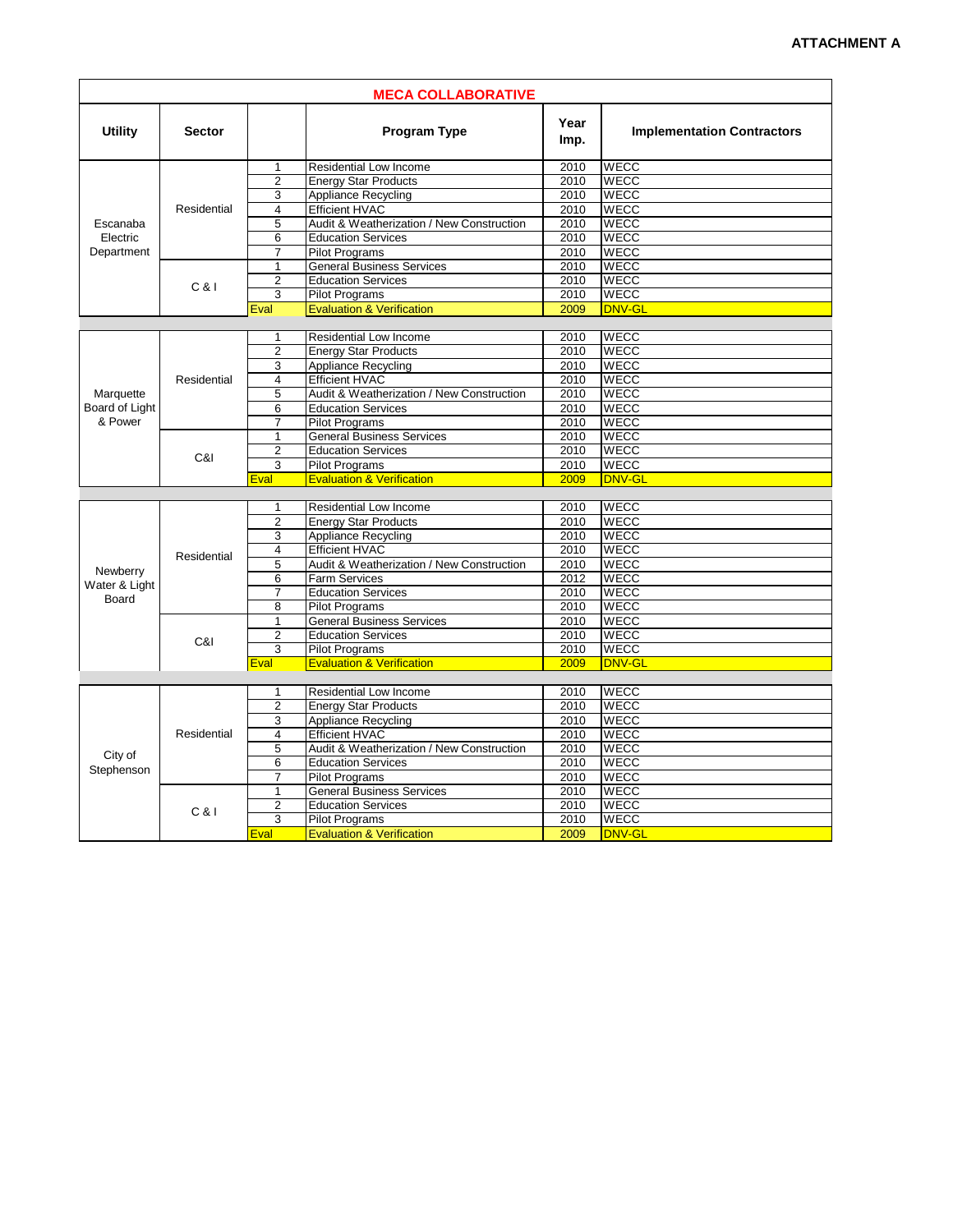|                                   | <b>MPPA Collaborative</b> |                     |                                                                              |              |                                                  |  |  |  |
|-----------------------------------|---------------------------|---------------------|------------------------------------------------------------------------------|--------------|--------------------------------------------------|--|--|--|
| <b>Utility</b>                    | <b>Sector</b>             |                     | <b>Program Type</b>                                                          | Year<br>Imp. | <b>Implementation Contractors</b>                |  |  |  |
|                                   |                           | 1                   | Residential Low Income                                                       | 2009         | Internally                                       |  |  |  |
|                                   |                           | 2                   | <b>Efficient Lighting Program</b>                                            | 2009         | Internally                                       |  |  |  |
|                                   |                           | 3                   | Refrigerator/Freezer Turn-In                                                 | 2009         | Internally                                       |  |  |  |
|                                   | Residential               | $\overline{4}$      | <b>Residential Education Services</b>                                        | 2009         | Internally                                       |  |  |  |
|                                   |                           | 5<br>6              | Residential Appliances & HVAC<br><b>Residential Home Energy Programs</b>     | 2010<br>2010 | Internally<br>Internally                         |  |  |  |
| Bay City<br><b>Electric Light</b> |                           | 7                   | <b>Electric Water Heater Saving Kits</b>                                     | 2010         | Internally                                       |  |  |  |
|                                   |                           | 8                   | <b>Residential Pilot Programs</b>                                            | 2010         | Internally                                       |  |  |  |
| & Power                           |                           | 1                   | Prescriptive Incentive                                                       | 2009         | <b>Franklin Energy</b>                           |  |  |  |
|                                   |                           | $\overline{2}$      | Custom Incentive                                                             | 2009         | Franklin Energy                                  |  |  |  |
|                                   | C &                       | 3                   | <b>Small Business Direct Install</b>                                         | 2011         | <b>Franklin Energy</b>                           |  |  |  |
|                                   |                           | 4                   | <b>Education Services</b>                                                    | 2009         | Internally                                       |  |  |  |
|                                   |                           | 5                   | <b>Pilot Programs</b>                                                        | 2010         | Internally                                       |  |  |  |
|                                   |                           | Eval                | <b>Evaluation &amp; Verification</b>                                         | 2009         | <b>DNV-GL</b>                                    |  |  |  |
|                                   |                           | 1                   | Residential Low Income                                                       | 2009         | <b>MCAAA</b>                                     |  |  |  |
|                                   |                           | 2                   | <b>Efficient Lighting Program</b>                                            | 2009         | <b>Franklin Energy</b>                           |  |  |  |
|                                   | Residential               | 3                   | Refrigerator/Freezer Turn-In                                                 | 2009         | Franklin Energy                                  |  |  |  |
|                                   |                           | 4                   | <b>Residential Education Services</b>                                        | 2009         | Internally                                       |  |  |  |
| City of                           |                           | 5                   | Residential Appliances & HVAC                                                | 2010         | <b>Franklin Energy</b>                           |  |  |  |
| Charlevoix                        |                           | $\mathbf{1}$        | Prescriptive Incentive                                                       | 2009         | <b>Franklin Energy</b>                           |  |  |  |
|                                   |                           | $\overline{2}$<br>3 | Custom Incentive                                                             | 2009         | <b>Franklin Energy</b><br><b>Franklin Energy</b> |  |  |  |
|                                   | C &                       | 4                   | <b>Small Business Direct Install</b><br><b>Education Services</b>            | 2011<br>2009 | Internally                                       |  |  |  |
|                                   |                           | Eval                | <b>Evaluation &amp; Verification</b>                                         | 2009         | <b>DNV-GL</b>                                    |  |  |  |
|                                   |                           |                     |                                                                              |              |                                                  |  |  |  |
|                                   | Residential               | $\mathbf{1}$        | Residential Low Income                                                       | 2009         | Internally                                       |  |  |  |
|                                   |                           | 2                   | <b>Efficient Lighting Program</b>                                            | 2009         | <b>Franklin Energy</b>                           |  |  |  |
|                                   |                           | 3                   | Refrigerator/Freezer Turn-In                                                 | 2009         | Franklin Energy                                  |  |  |  |
|                                   |                           | 4                   | <b>Residential Education Services</b>                                        | 2009         | Internally                                       |  |  |  |
|                                   |                           | 5<br>6              | Residential Multi-Family In-Unit Efficiency<br>Residential Appliances & HVAC | 2010<br>2010 | <b>Franklin Energy</b><br><b>Franklin Energy</b> |  |  |  |
| Chelsea<br>Electric               |                           | 7                   | <b>Residential Pilot Programs</b>                                            | 2010         | Internally                                       |  |  |  |
| Department                        |                           | 1                   | Prescriptive Incentive                                                       | 2009         | <b>Franklin Energy</b>                           |  |  |  |
|                                   |                           | $\overline{2}$      | Custom Incentive                                                             | 2009         | Franklin Energy                                  |  |  |  |
|                                   | C &                       | 3                   | <b>Small Business Direct Install</b>                                         | 2011         | <b>Franklin Energy</b>                           |  |  |  |
|                                   |                           | 4                   | <b>Education Services</b>                                                    | 2009         | Internally                                       |  |  |  |
|                                   |                           | 5                   | <b>Pilot Programs</b>                                                        | 2010         | Internally                                       |  |  |  |
|                                   |                           | Eval                | <b>Evaluation &amp; Verification</b>                                         | 2009         | <b>DNV-GL</b>                                    |  |  |  |
|                                   |                           | 1                   | Residential Low Income                                                       | 2009         | Internally                                       |  |  |  |
|                                   |                           | $\overline{2}$      | <b>Efficient Lighting</b>                                                    | 2009         | Internally                                       |  |  |  |
|                                   |                           | 3                   | Refrigerator/Freezer Turn-In & Recycling                                     | 2009         | Franklin Energy                                  |  |  |  |
|                                   | Residential               | 4                   | Efficient Appliances & HVAC                                                  | 2009         | <b>Franklin Energy</b>                           |  |  |  |
| Croswell Light                    |                           | 5                   | <b>Residential Pilot Programs</b>                                            | 2009         | Internally                                       |  |  |  |
| & Power                           |                           | 6                   | <b>Educational Services</b>                                                  | 2009         | Internally                                       |  |  |  |
|                                   |                           | 1                   | Prescriptive Incentive                                                       | 2009         | Franklin Energy                                  |  |  |  |
|                                   | C &                       | $\overline{2}$<br>3 | Custom Incentive<br><b>Small Business Direct Install</b>                     | 2009<br>2011 | Franklin Energy<br><b>Franklin Energy</b>        |  |  |  |
|                                   |                           | 4                   | <b>Education Services</b>                                                    | 2009         | Internally                                       |  |  |  |
|                                   |                           | Eval                | <b>Evaluation &amp; Verification</b>                                         | 2009         | <b>DNV-GL</b>                                    |  |  |  |
|                                   |                           |                     |                                                                              |              |                                                  |  |  |  |
|                                   |                           | 1                   | <b>Residential Low Income</b>                                                | 2009         | Capital Area Community Services Inc.             |  |  |  |
|                                   |                           | 2                   | <b>Efficient Lighting Program</b>                                            | 2009         | Franklin Energy                                  |  |  |  |
|                                   |                           | 3<br>4              | Refrigerator/Freezer Turn-In<br><b>Residential Education Services</b>        | 2009         | Franklin Energy                                  |  |  |  |
|                                   | Residential               | 5                   | <b>Residential Pilot Programs</b>                                            | 2009<br>2010 | Internally<br>Internally                         |  |  |  |
|                                   |                           | 6                   | Residential Appliances & HVAC                                                | 2010         | <b>Franklin Energy</b>                           |  |  |  |
| City of Eaton                     |                           | 7                   | Residential Home Energy Program                                              | 2012         | Internal                                         |  |  |  |
| Rapids                            |                           | 1                   | Prescriptive Incentive                                                       | 2009         | Franklin Energy                                  |  |  |  |
|                                   |                           | 2                   | Custom Incentive                                                             | 2009         | Franklin Energy                                  |  |  |  |
|                                   | C &                       | 3                   | <b>Small Business Direct Install</b>                                         | 2011         | <b>Franklin Energy</b>                           |  |  |  |
|                                   |                           | $\overline{4}$      | <b>Education Services</b>                                                    | 2009         | Internally                                       |  |  |  |
|                                   |                           | 5                   | <b>Pilot Programs</b>                                                        | 2010         | Internally                                       |  |  |  |
|                                   |                           | Eval                | <b>Evaluation &amp; Verification</b>                                         | 2009         | <b>DNV-GL</b>                                    |  |  |  |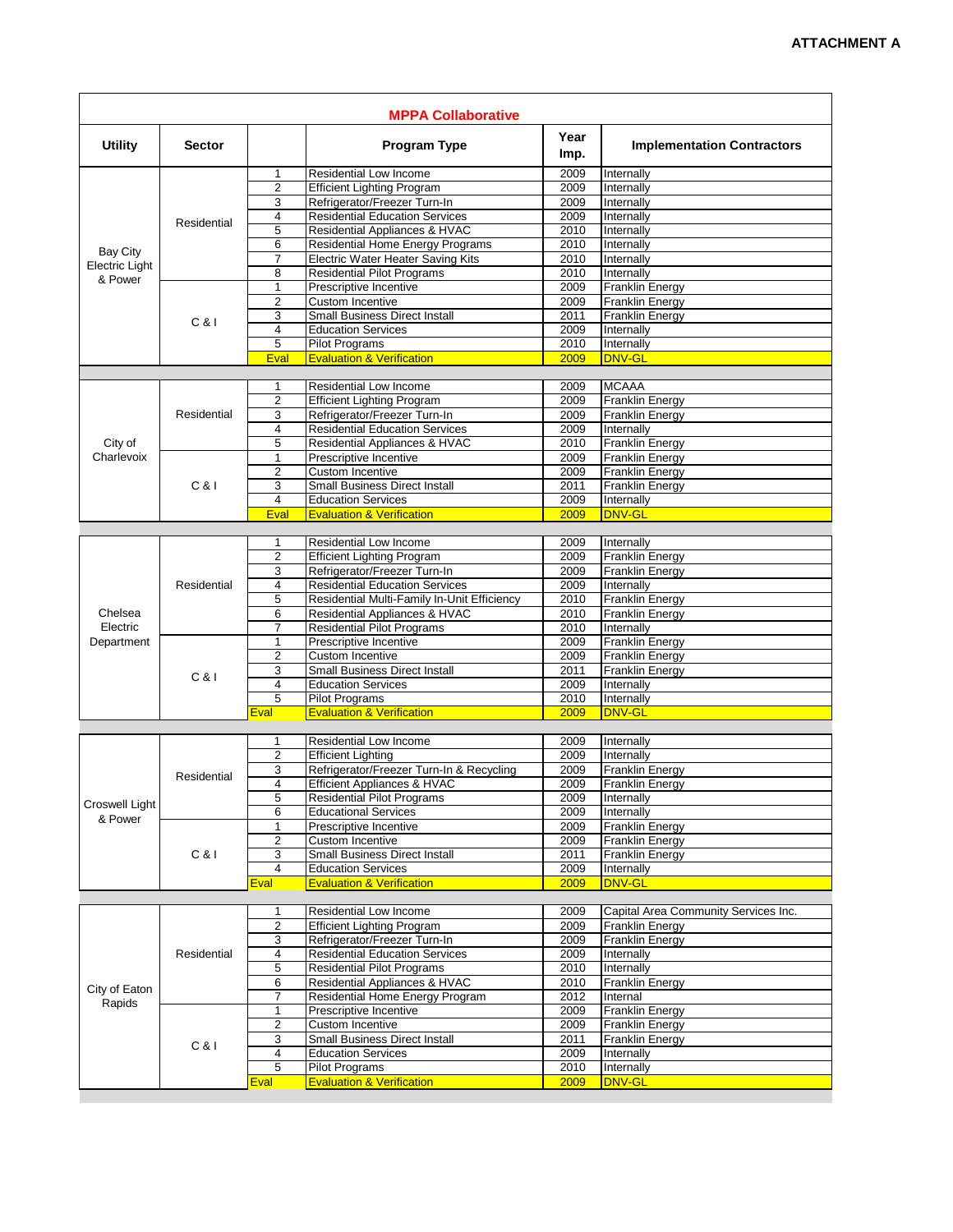| <b>Utility</b>                        | <b>Sector</b> |                         | <b>Program Type</b>                                                      | Year<br>Imp. | <b>Implementation Contractors</b>         |  |  |  |  |
|---------------------------------------|---------------|-------------------------|--------------------------------------------------------------------------|--------------|-------------------------------------------|--|--|--|--|
| <b>MPPA Collaborative (continued)</b> |               |                         |                                                                          |              |                                           |  |  |  |  |
|                                       |               |                         | Residential Low Income                                                   | 2009         | <b>MCAAA</b>                              |  |  |  |  |
|                                       |               | $\overline{2}$          | <b>Efficient Lighting Program</b>                                        | 2009         | <b>Franklin Energy</b>                    |  |  |  |  |
|                                       |               | 3                       | Refrigerator/Freezer Turn-In                                             | 2009         | Franklin Energy                           |  |  |  |  |
|                                       | Residential   | 4<br>5                  | <b>Residential Education Services</b><br>Residential Home Energy Program | 2009<br>2012 | Internally<br>Internal                    |  |  |  |  |
|                                       |               | 6                       | Residential Appliances & HVAC                                            | 2010         | <b>Franklin Energy</b>                    |  |  |  |  |
| <b>Grand Haven</b>                    |               | 7                       | Residential Multi-Family In-Unit Efficiency                              | 2010         | <b>Franklin Energy</b>                    |  |  |  |  |
| Board of Light                        |               | 8                       | <b>Residential Pilot Programs</b>                                        | 2010         | Internally                                |  |  |  |  |
| & Power                               |               | 1                       | Prescriptive Incentive                                                   | 2009         | <b>Franklin Energy</b>                    |  |  |  |  |
|                                       |               | $\overline{2}$          | Custom Incentive                                                         | 2009         | Franklin Energy                           |  |  |  |  |
|                                       | C &           | 3                       | <b>Small Business Direct Install</b>                                     | 2011         | <b>Franklin Energy</b>                    |  |  |  |  |
|                                       |               | $\overline{\mathbf{4}}$ | <b>Education Services</b>                                                | 2009         | Internally                                |  |  |  |  |
|                                       |               | 5                       | <b>Pilot Programs</b>                                                    | 2010         | Internally                                |  |  |  |  |
|                                       |               | <b>Eval</b>             | <b>Evaluation &amp; Verification</b>                                     | 2009         | <b>DNV-GL</b>                             |  |  |  |  |
|                                       |               |                         |                                                                          |              |                                           |  |  |  |  |
|                                       |               | 1                       | Residential Low Income                                                   | 2010         | Internally                                |  |  |  |  |
|                                       |               | $\overline{2}$          | <b>Efficient Lighting Program</b>                                        | 2009         | <b>Franklin Energy</b>                    |  |  |  |  |
|                                       | Residential   | 3                       | Refrigerator/Freezer Turn-In                                             | 2009         | <b>Franklin Energy</b>                    |  |  |  |  |
|                                       |               | 4                       | <b>Residential Education Services</b>                                    | 2009         | Internally                                |  |  |  |  |
| City of Hart                          |               | 5                       | Residential Appliances & HVAC                                            | 2010         | <b>Franklin Energy</b>                    |  |  |  |  |
| <b>Hydro Electric</b>                 |               | 1                       | Prescriptive Incentive                                                   | 2009         | <b>Franklin Energy</b>                    |  |  |  |  |
|                                       |               | 2                       | <b>Custom Incentive</b>                                                  | 2009         | <b>Franklin Energy</b>                    |  |  |  |  |
|                                       | C &           | 3                       | <b>Small Business Direct Install</b>                                     | 2011         | <b>Franklin Energy</b>                    |  |  |  |  |
|                                       |               | 4                       | <b>Education Services</b>                                                | 2009         | Internally<br><b>DNV-GL</b>               |  |  |  |  |
|                                       |               | Eval                    | <b>Evaluation &amp; Verification</b>                                     | 2009         |                                           |  |  |  |  |
|                                       | Residential   | 1                       | Residential Low Income                                                   | 2009         | MCAAA, Lakeshore Habitat for Humanity     |  |  |  |  |
|                                       |               | 2                       | <b>Efficient Lighting Program</b>                                        | 2009         | Internally                                |  |  |  |  |
|                                       |               | 3                       | Refrigerator/Freezer Turn-In                                             | 2009         | <b>JACO</b> Environmental                 |  |  |  |  |
|                                       |               | 4                       | <b>Residential Education Services</b>                                    | 2009         | Internally                                |  |  |  |  |
|                                       |               | 5                       | Residential Appliances & HVAC                                            | 2009         | Internally & Franklin Energy              |  |  |  |  |
| <b>Holland Board</b>                  |               | 8                       | Residential Multi-Family In-Unit Efficiency                              | 2009         | Franklin Energy                           |  |  |  |  |
| of Public                             |               | 9                       | <b>Residential Pilot Programs</b>                                        | 2009         | Internally, Ottawa Co. Com. Action Agency |  |  |  |  |
| Works                                 |               | 1                       | Prescriptive Incentive                                                   | 2009         | <b>Franklin Energy</b>                    |  |  |  |  |
|                                       | C &           | $\overline{2}$          | Custom Incentive                                                         | 2009         | <b>Franklin Energy</b>                    |  |  |  |  |
|                                       |               | 3                       | <b>Small Business Direct Install</b>                                     | 2011         | <b>Franklin Energy</b>                    |  |  |  |  |
|                                       |               | 4                       | <b>Education Services</b>                                                | 2009         | Internally, Sustainable Research Group    |  |  |  |  |
|                                       |               | 5                       | Pilot Programs                                                           | 2009         | Internally                                |  |  |  |  |
|                                       |               | <u>Eval</u>             | <b>Evaluation &amp; Verification</b>                                     | 2009         | <b>DNV-GL</b>                             |  |  |  |  |
|                                       |               | 1                       | Residential Low Income                                                   | 2009         | Internally                                |  |  |  |  |
|                                       |               | $\overline{2}$          | <b>Efficient Lighting Program</b>                                        | 2009         | Internally                                |  |  |  |  |
|                                       | Residential   | 3                       | Refrigerator/Freezer Turn-In                                             | 2009         | <b>Franklin Energy</b>                    |  |  |  |  |
|                                       |               | 4                       | <b>Residential Education Services</b>                                    | 2009         | Internally                                |  |  |  |  |
| Lowell Light                          |               | 5<br>6                  | Residential Appliances & HVAC<br><b>Residential Pilot Programs</b>       | 2010         | <b>Franklin Energy</b>                    |  |  |  |  |
| and Power                             |               | 1                       | Prescriptive Incentive                                                   | 2009<br>2009 | Internally<br><b>Franklin Energy</b>      |  |  |  |  |
|                                       |               | 2                       | Custom Incentive                                                         | 2009         | <b>Franklin Energy</b>                    |  |  |  |  |
|                                       |               | 3                       | <b>Small Business Direct Install</b>                                     | 2011         | <b>Franklin Energy</b>                    |  |  |  |  |
|                                       | C &           | 4                       | <b>Education Services</b>                                                | 2009         | Internally                                |  |  |  |  |
|                                       |               | 5                       | <b>Pilot Programs</b>                                                    | 2009         | Internally                                |  |  |  |  |
|                                       |               | Eval                    | <b>Evaluation &amp; Verification</b>                                     | 2009         | <b>DNV-GL</b>                             |  |  |  |  |
|                                       |               | 1                       | Residential Low Income                                                   | 2010         | <b>MCAAA</b>                              |  |  |  |  |
|                                       |               | $\overline{2}$          | <b>Efficient Lighting Program</b>                                        | 2009         | <b>Franklin Energy</b>                    |  |  |  |  |
|                                       | Residential   | 3                       | Refrigerator/Freezer Turn-In                                             | 2009         | Franklin Energy                           |  |  |  |  |
|                                       |               | $\overline{4}$          | <b>Residential Education Services</b>                                    | 2009         | Internally                                |  |  |  |  |
| <b>Niles Utilities</b>                |               | 5                       | Residential Appliances & HVAC                                            | 2009         | Franklin Energy                           |  |  |  |  |
| Department                            |               | 1                       | Prescriptive Incentive                                                   | 2009         | Franklin Energy                           |  |  |  |  |
|                                       |               | 2                       | <b>Custom Incentive</b>                                                  | 2009         | <b>Franklin Energy</b>                    |  |  |  |  |
|                                       | C &           | 3                       | Small Business Direct Install                                            | 2011         | <b>Franklin Energy</b>                    |  |  |  |  |
|                                       |               | 4                       | <b>Education Services</b>                                                | 2009         | Internally                                |  |  |  |  |
|                                       |               | <b>Eval</b>             | <b>Evaluation &amp; Verification</b>                                     | 2009         | <b>DNV-GL</b>                             |  |  |  |  |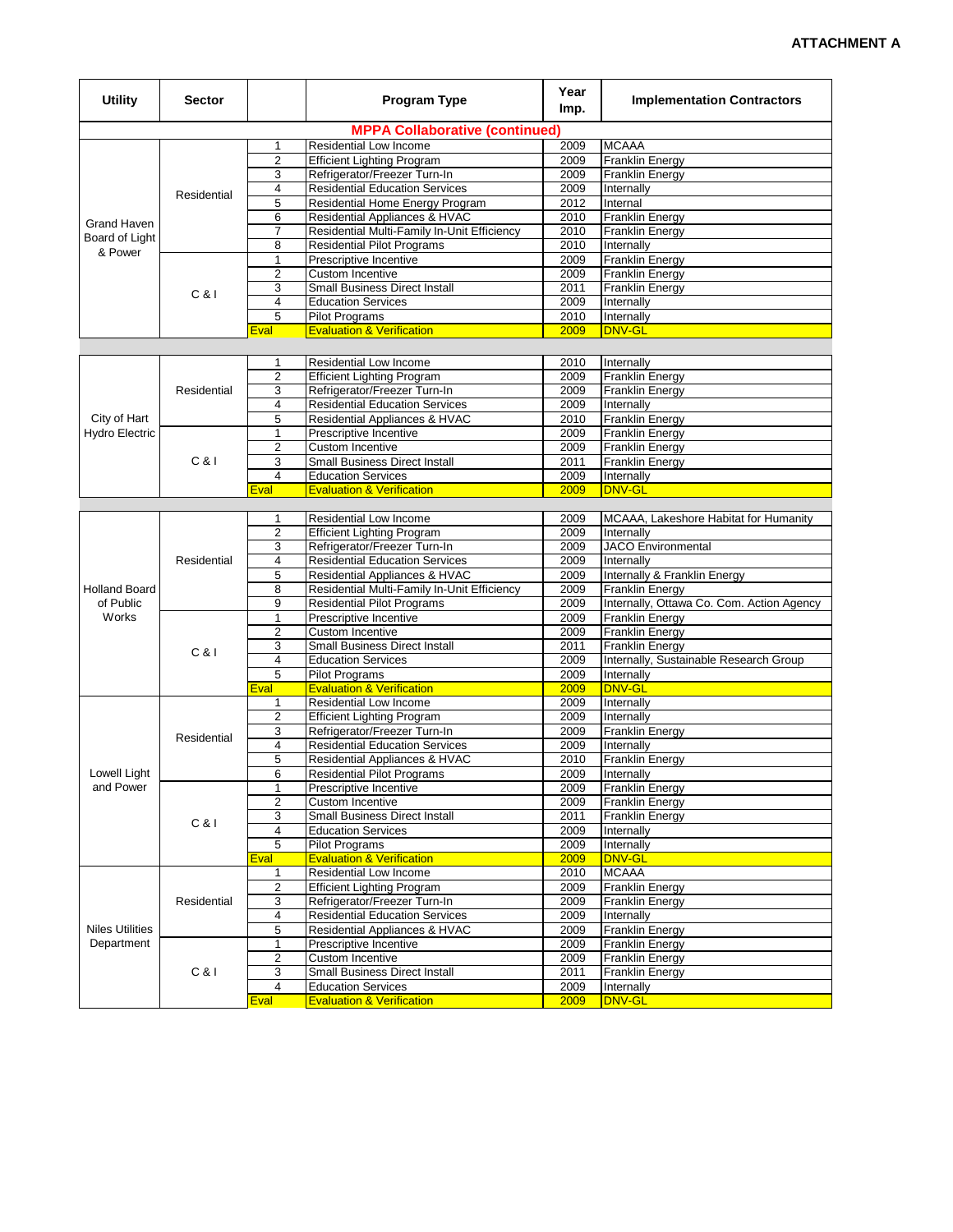| <b>MPPA Collaborative (continued)</b> |               |                         |                                                                       |              |                                   |  |  |
|---------------------------------------|---------------|-------------------------|-----------------------------------------------------------------------|--------------|-----------------------------------|--|--|
| <b>Utility</b>                        | <b>Sector</b> |                         | <b>Program Type</b>                                                   | Year<br>Imp. | <b>Implementation Contractors</b> |  |  |
|                                       |               | 1                       | <b>Residential Low Income</b>                                         | 2009         | Internally                        |  |  |
|                                       |               | $\overline{2}$          | <b>Efficient Lighting Program</b>                                     | 2009         | Franklin Energy                   |  |  |
|                                       |               | 3                       | Refrigerator/Freezer Turn-In                                          | 2009         | <b>Franklin Energy</b>            |  |  |
|                                       | Residential   | 4                       | Residential Multi-Family In-Unit Efficiency                           | 2009         | Franklin Energy                   |  |  |
|                                       |               | 5                       | <b>Residential Education Services</b>                                 | 2009         | Internally                        |  |  |
| Village of Paw                        |               | 6                       | Residential Appliances & HVAC                                         | 2010         | <b>Franklin Energy</b>            |  |  |
| Paw                                   |               | 1                       | Prescriptive Incentive                                                | 2009         | Franklin Energy                   |  |  |
|                                       |               | $\overline{2}$          | Custom Incentive                                                      | 2009         | <b>Franklin Energy</b>            |  |  |
|                                       | C &           | 3                       | <b>Small Business Direct Install</b>                                  | 2011         | Franklin Energy                   |  |  |
|                                       |               | 4                       | <b>Education Services</b>                                             | 2009         | Internally                        |  |  |
|                                       |               | Eval                    | <b>Evaluation &amp; Verification</b>                                  | 2009         | <b>DNV-GL</b>                     |  |  |
|                                       |               |                         |                                                                       |              |                                   |  |  |
|                                       |               | 1                       | Residential Low Income                                                | 2009         | Internally                        |  |  |
|                                       |               | $\overline{2}$          | <b>Efficient Lighting Program</b>                                     | 2009         | <b>Franklin Energy</b>            |  |  |
|                                       | Residential   | 3<br>4                  | Refrigerator/Freezer Turn-In<br><b>Residential Education Services</b> | 2009<br>2009 | Franklin Energy<br>Internally     |  |  |
|                                       |               | 5                       | Residential Appliances & HVAC                                         | 2010         | Franklin Energy                   |  |  |
| City of                               |               | 6                       | <b>Pilot Programs</b>                                                 | 2010         | Internally                        |  |  |
| Petoskey                              |               | 1                       | Prescriptive Incentive                                                | 2009         | <b>Franklin Energy</b>            |  |  |
|                                       |               | $\overline{2}$          | Custom Incentive                                                      | 2009         | <b>Franklin Energy</b>            |  |  |
|                                       |               | 3                       | <b>Small Business Direct Install</b>                                  | 2011         | <b>Franklin Energy</b>            |  |  |
|                                       | C & 1         | 4                       | <b>Education Services</b>                                             | 2009         | Internally                        |  |  |
|                                       |               | 5                       | Pilot Programs                                                        | 2010         | Internally                        |  |  |
|                                       |               | Eval                    | <b>Evaluation &amp; Verification</b>                                  | 2009         | <b>DNV-GL</b>                     |  |  |
|                                       |               |                         |                                                                       |              |                                   |  |  |
|                                       | Residential   | 1                       | Residential Low Income                                                | 2009         | <b>MCAAA</b>                      |  |  |
|                                       |               | $\overline{2}$          | <b>Efficient Lighting Program</b>                                     | 2009         | <b>Franklin Energy</b>            |  |  |
|                                       |               | 3                       | Refrigerator/Freezer Turn-In                                          | 2009         | Franklin Energy                   |  |  |
| Portland Light                        |               | $\overline{4}$          | <b>Residential Education Services</b>                                 | 2009         | Internally                        |  |  |
| and Power                             |               | 5                       | Residential Appliances & HVAC                                         | 2010         | Franklin Energy                   |  |  |
| Board                                 |               | 1                       | Prescriptive Incentive                                                | 2009         | Franklin Energy                   |  |  |
|                                       |               | $\overline{2}$          | Custom Incentive                                                      | 2009         | Franklin Energy                   |  |  |
|                                       | C &           | 3                       | Small Business Direct Install                                         | 2011         | <b>Franklin Energy</b>            |  |  |
|                                       |               | 4                       | <b>Education Services</b>                                             | 2009         | Internally                        |  |  |
|                                       |               | Eval                    | <b>Evaluation &amp; Verification</b>                                  | 2009         | <b>DNV-GL</b>                     |  |  |
|                                       |               | 1                       | Residential Low Income                                                | 2009         | Internally                        |  |  |
|                                       |               | $\overline{2}$          | <b>Efficient Lighting Program</b>                                     | 2009         | <b>Franklin Energy</b>            |  |  |
|                                       |               | 3                       | Refrigerator/Freezer Turn-In                                          | 2009         | <b>Franklin Energy</b>            |  |  |
|                                       | Residential   | $\overline{4}$          | <b>Residential Education Services</b>                                 | 2009         | Internally                        |  |  |
|                                       |               | 5                       | Residential Appliances & HVAC                                         | 2010         | <b>Franklin Energy</b>            |  |  |
| City of St.                           |               | 6                       | <b>Residential Pilot Programs</b>                                     | 2010         | Internally                        |  |  |
| Louis                                 |               | 1                       | Prescriptive Incentive                                                | 2009         | <b>Franklin Energy</b>            |  |  |
|                                       |               | $\overline{2}$          | Custom Incentive                                                      | 2009         | <b>Franklin Energy</b>            |  |  |
|                                       | C &           | 3                       | <b>Small Business Direct Install</b>                                  | 2011         | <b>Franklin Energy</b>            |  |  |
|                                       |               | 4                       | <b>Education Services</b>                                             | 2009         | Internally                        |  |  |
|                                       |               | 5                       | <b>Pilot Programs</b>                                                 | 2010         | Internally                        |  |  |
|                                       |               | Eval                    | <b>Evaluation &amp; Verification</b>                                  | 2009         | <b>DNV-GL</b>                     |  |  |
|                                       |               | 1                       | Residential Low Income                                                | 2009         | <b>MCAAA</b>                      |  |  |
|                                       |               | $\overline{\mathbf{c}}$ | <b>Efficient Lighting Program</b>                                     | 2009         | Franklin Energy                   |  |  |
|                                       | Residential   | 3                       | Residential Home Energy Program                                       | 2012         | Internally                        |  |  |
|                                       |               | $\overline{4}$          | <b>Residential Education Services</b>                                 | 2009         | Internally                        |  |  |
|                                       |               | 5                       | Residential Appliances & HVAC                                         | 2010         | Franklin Energy                   |  |  |
| City of Sturgis                       |               | 1                       | Prescriptive Incentive                                                | 2009         | Franklin Energy                   |  |  |
|                                       |               | $\overline{2}$          | Custom Incentive                                                      | 2009         | Franklin Energy                   |  |  |
|                                       | C &           | 3                       | <b>Small Business Direct Install</b>                                  | 2011         | Franklin Energy                   |  |  |
|                                       |               | $\overline{4}$          | <b>Pilot Programs</b>                                                 | 2010         | Internally                        |  |  |
|                                       |               | 5                       | <b>Education Services</b><br><b>Evaluation &amp; Verification</b>     | 2009         | Internally<br><b>DNV-GL</b>       |  |  |
|                                       |               | Eval                    |                                                                       | 2009         |                                   |  |  |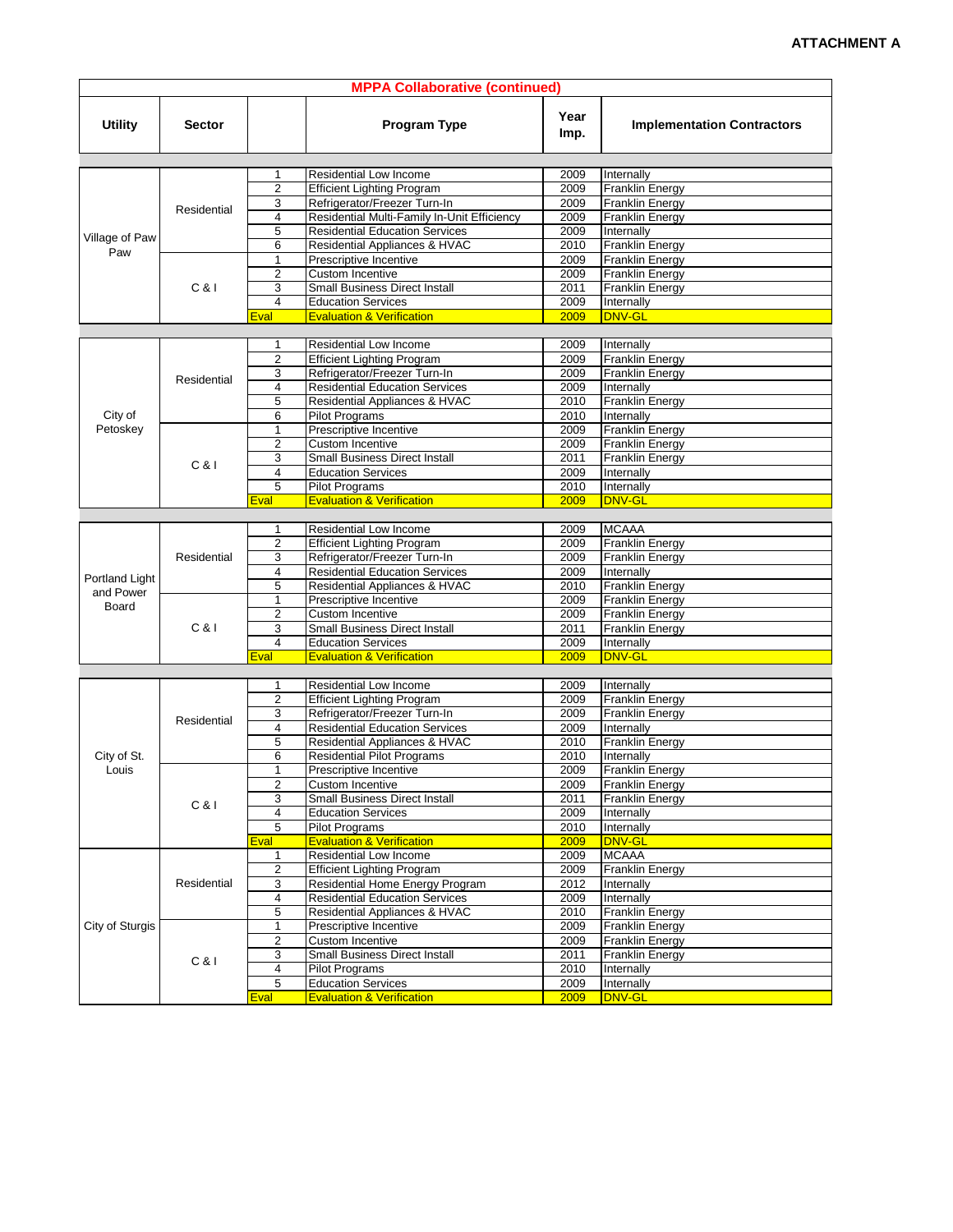| Year<br><b>Utility</b><br>Program Type<br><b>Sector</b><br><b>Implementation Contractors</b><br>Imp.<br>Residential Low Income<br>2009<br>Internally<br>1<br>$\overline{2}$<br><b>Efficient Lighting Program</b><br>2009<br>Internally<br>3<br>Refrigerator/Freezer Turn-In<br>2009<br>Internally<br>Residential<br>$\overline{4}$<br><b>Residential Education Services</b><br>2009<br>Internally<br>5<br>Residential Appliances & HVAC<br>Franklin Energy, Internally<br>2009<br><b>Traverse City</b><br>6<br><b>Residential Pilot Programs</b><br>2009<br>Internally<br>Light and<br>2009<br>1<br>Prescriptive Incentive<br><b>Franklin Energy</b><br>Power<br>$\overline{2}$<br><b>Custom Incentive</b><br>Franklin Energy<br>2009<br>3<br><b>Small Business Direct Install</b><br>2011<br><b>Franklin Energy</b><br>$C_8$  <br>Internally<br>4<br><b>Education Services</b><br>2009<br>5<br>Pilot Programs<br>2009<br>Internally<br><b>DNV-GL</b><br>Eval<br><b>Evaluation &amp; Verification</b><br>2009<br><b>Residential Low Income</b><br>2009<br>Internally<br>1<br>$\overline{2}$<br><b>Efficient Lighting Program</b><br>2009<br>Internally<br>3<br>Refrigerator/Freezer Turn-In<br>2009<br><b>Franklin Energy</b><br>Residential<br>$\overline{4}$<br><b>Residential Education Services</b><br>2009<br>Internally<br>5<br>Wyandotte<br><b>Residential Pilot Programs</b><br>2009<br>Internally<br>Municipal<br>6<br>Residential Appliances & HVAC<br>2010<br><b>Franklin Energy</b><br>Services<br>2009<br>Prescriptive Incentive<br><b>Franklin Energy</b><br>1<br>$\overline{2}$<br>Franklin Energy<br><b>Custom Incentive</b><br>2009<br>$C_8$<br>3<br>2009<br><b>Pilot Programs</b><br>Internally<br><b>Education Services</b><br>Internally<br>4<br>2009<br><b>DNV-GL</b><br><b>Evaluation &amp; Verification</b><br>2009<br>Eval<br><b>MCAAA</b><br><b>Residential Low Income</b><br>2009<br>1<br>$\overline{2}$<br>2009<br>Franklin Energy<br><b>Efficient Lighting Program</b><br>3<br>Refrigerator/Freezer Turn-In<br>2010<br><b>Franklin Energy</b><br>Residential<br>$\overline{4}$<br><b>Residential Education Services</b><br><b>Internally</b><br>2009<br>5<br>Zeeland Board<br>Residential Appliances & HVAC<br>2010<br><b>Franklin Energy</b><br>of Public<br>6<br><b>Residential Pilot Programs</b><br>2009<br>Internally<br>Works<br>2009<br>1<br>Prescriptive Incentive<br><b>Franklin Energy</b><br>$\overline{2}$<br>2009<br><b>Custom Incentive</b><br><b>Franklin Energy</b><br>$C_8$  <br>3<br><b>Small Business Direct Install</b><br>2011<br><b>Franklin Energy</b><br>4<br><b>Education Services</b><br>2009<br>Internally<br>2010<br><b>DNV-GL</b><br><b>Evaluation &amp; Verification</b><br>Eval | <b>MPPA Collaborative (continued)</b> |  |  |  |  |  |  |  |
|--------------------------------------------------------------------------------------------------------------------------------------------------------------------------------------------------------------------------------------------------------------------------------------------------------------------------------------------------------------------------------------------------------------------------------------------------------------------------------------------------------------------------------------------------------------------------------------------------------------------------------------------------------------------------------------------------------------------------------------------------------------------------------------------------------------------------------------------------------------------------------------------------------------------------------------------------------------------------------------------------------------------------------------------------------------------------------------------------------------------------------------------------------------------------------------------------------------------------------------------------------------------------------------------------------------------------------------------------------------------------------------------------------------------------------------------------------------------------------------------------------------------------------------------------------------------------------------------------------------------------------------------------------------------------------------------------------------------------------------------------------------------------------------------------------------------------------------------------------------------------------------------------------------------------------------------------------------------------------------------------------------------------------------------------------------------------------------------------------------------------------------------------------------------------------------------------------------------------------------------------------------------------------------------------------------------------------------------------------------------------------------------------------------------------------------------------------------------------------------------------------------------------------------------------------------------------------------------------------------------------------------------------------------------------------------------------------------------------------------------|---------------------------------------|--|--|--|--|--|--|--|
|                                                                                                                                                                                                                                                                                                                                                                                                                                                                                                                                                                                                                                                                                                                                                                                                                                                                                                                                                                                                                                                                                                                                                                                                                                                                                                                                                                                                                                                                                                                                                                                                                                                                                                                                                                                                                                                                                                                                                                                                                                                                                                                                                                                                                                                                                                                                                                                                                                                                                                                                                                                                                                                                                                                                            |                                       |  |  |  |  |  |  |  |
|                                                                                                                                                                                                                                                                                                                                                                                                                                                                                                                                                                                                                                                                                                                                                                                                                                                                                                                                                                                                                                                                                                                                                                                                                                                                                                                                                                                                                                                                                                                                                                                                                                                                                                                                                                                                                                                                                                                                                                                                                                                                                                                                                                                                                                                                                                                                                                                                                                                                                                                                                                                                                                                                                                                                            |                                       |  |  |  |  |  |  |  |
|                                                                                                                                                                                                                                                                                                                                                                                                                                                                                                                                                                                                                                                                                                                                                                                                                                                                                                                                                                                                                                                                                                                                                                                                                                                                                                                                                                                                                                                                                                                                                                                                                                                                                                                                                                                                                                                                                                                                                                                                                                                                                                                                                                                                                                                                                                                                                                                                                                                                                                                                                                                                                                                                                                                                            |                                       |  |  |  |  |  |  |  |
|                                                                                                                                                                                                                                                                                                                                                                                                                                                                                                                                                                                                                                                                                                                                                                                                                                                                                                                                                                                                                                                                                                                                                                                                                                                                                                                                                                                                                                                                                                                                                                                                                                                                                                                                                                                                                                                                                                                                                                                                                                                                                                                                                                                                                                                                                                                                                                                                                                                                                                                                                                                                                                                                                                                                            |                                       |  |  |  |  |  |  |  |
|                                                                                                                                                                                                                                                                                                                                                                                                                                                                                                                                                                                                                                                                                                                                                                                                                                                                                                                                                                                                                                                                                                                                                                                                                                                                                                                                                                                                                                                                                                                                                                                                                                                                                                                                                                                                                                                                                                                                                                                                                                                                                                                                                                                                                                                                                                                                                                                                                                                                                                                                                                                                                                                                                                                                            |                                       |  |  |  |  |  |  |  |
|                                                                                                                                                                                                                                                                                                                                                                                                                                                                                                                                                                                                                                                                                                                                                                                                                                                                                                                                                                                                                                                                                                                                                                                                                                                                                                                                                                                                                                                                                                                                                                                                                                                                                                                                                                                                                                                                                                                                                                                                                                                                                                                                                                                                                                                                                                                                                                                                                                                                                                                                                                                                                                                                                                                                            |                                       |  |  |  |  |  |  |  |
|                                                                                                                                                                                                                                                                                                                                                                                                                                                                                                                                                                                                                                                                                                                                                                                                                                                                                                                                                                                                                                                                                                                                                                                                                                                                                                                                                                                                                                                                                                                                                                                                                                                                                                                                                                                                                                                                                                                                                                                                                                                                                                                                                                                                                                                                                                                                                                                                                                                                                                                                                                                                                                                                                                                                            |                                       |  |  |  |  |  |  |  |
|                                                                                                                                                                                                                                                                                                                                                                                                                                                                                                                                                                                                                                                                                                                                                                                                                                                                                                                                                                                                                                                                                                                                                                                                                                                                                                                                                                                                                                                                                                                                                                                                                                                                                                                                                                                                                                                                                                                                                                                                                                                                                                                                                                                                                                                                                                                                                                                                                                                                                                                                                                                                                                                                                                                                            |                                       |  |  |  |  |  |  |  |
|                                                                                                                                                                                                                                                                                                                                                                                                                                                                                                                                                                                                                                                                                                                                                                                                                                                                                                                                                                                                                                                                                                                                                                                                                                                                                                                                                                                                                                                                                                                                                                                                                                                                                                                                                                                                                                                                                                                                                                                                                                                                                                                                                                                                                                                                                                                                                                                                                                                                                                                                                                                                                                                                                                                                            |                                       |  |  |  |  |  |  |  |
|                                                                                                                                                                                                                                                                                                                                                                                                                                                                                                                                                                                                                                                                                                                                                                                                                                                                                                                                                                                                                                                                                                                                                                                                                                                                                                                                                                                                                                                                                                                                                                                                                                                                                                                                                                                                                                                                                                                                                                                                                                                                                                                                                                                                                                                                                                                                                                                                                                                                                                                                                                                                                                                                                                                                            |                                       |  |  |  |  |  |  |  |
|                                                                                                                                                                                                                                                                                                                                                                                                                                                                                                                                                                                                                                                                                                                                                                                                                                                                                                                                                                                                                                                                                                                                                                                                                                                                                                                                                                                                                                                                                                                                                                                                                                                                                                                                                                                                                                                                                                                                                                                                                                                                                                                                                                                                                                                                                                                                                                                                                                                                                                                                                                                                                                                                                                                                            |                                       |  |  |  |  |  |  |  |
|                                                                                                                                                                                                                                                                                                                                                                                                                                                                                                                                                                                                                                                                                                                                                                                                                                                                                                                                                                                                                                                                                                                                                                                                                                                                                                                                                                                                                                                                                                                                                                                                                                                                                                                                                                                                                                                                                                                                                                                                                                                                                                                                                                                                                                                                                                                                                                                                                                                                                                                                                                                                                                                                                                                                            |                                       |  |  |  |  |  |  |  |
|                                                                                                                                                                                                                                                                                                                                                                                                                                                                                                                                                                                                                                                                                                                                                                                                                                                                                                                                                                                                                                                                                                                                                                                                                                                                                                                                                                                                                                                                                                                                                                                                                                                                                                                                                                                                                                                                                                                                                                                                                                                                                                                                                                                                                                                                                                                                                                                                                                                                                                                                                                                                                                                                                                                                            |                                       |  |  |  |  |  |  |  |
|                                                                                                                                                                                                                                                                                                                                                                                                                                                                                                                                                                                                                                                                                                                                                                                                                                                                                                                                                                                                                                                                                                                                                                                                                                                                                                                                                                                                                                                                                                                                                                                                                                                                                                                                                                                                                                                                                                                                                                                                                                                                                                                                                                                                                                                                                                                                                                                                                                                                                                                                                                                                                                                                                                                                            |                                       |  |  |  |  |  |  |  |
|                                                                                                                                                                                                                                                                                                                                                                                                                                                                                                                                                                                                                                                                                                                                                                                                                                                                                                                                                                                                                                                                                                                                                                                                                                                                                                                                                                                                                                                                                                                                                                                                                                                                                                                                                                                                                                                                                                                                                                                                                                                                                                                                                                                                                                                                                                                                                                                                                                                                                                                                                                                                                                                                                                                                            |                                       |  |  |  |  |  |  |  |
|                                                                                                                                                                                                                                                                                                                                                                                                                                                                                                                                                                                                                                                                                                                                                                                                                                                                                                                                                                                                                                                                                                                                                                                                                                                                                                                                                                                                                                                                                                                                                                                                                                                                                                                                                                                                                                                                                                                                                                                                                                                                                                                                                                                                                                                                                                                                                                                                                                                                                                                                                                                                                                                                                                                                            |                                       |  |  |  |  |  |  |  |
|                                                                                                                                                                                                                                                                                                                                                                                                                                                                                                                                                                                                                                                                                                                                                                                                                                                                                                                                                                                                                                                                                                                                                                                                                                                                                                                                                                                                                                                                                                                                                                                                                                                                                                                                                                                                                                                                                                                                                                                                                                                                                                                                                                                                                                                                                                                                                                                                                                                                                                                                                                                                                                                                                                                                            |                                       |  |  |  |  |  |  |  |
|                                                                                                                                                                                                                                                                                                                                                                                                                                                                                                                                                                                                                                                                                                                                                                                                                                                                                                                                                                                                                                                                                                                                                                                                                                                                                                                                                                                                                                                                                                                                                                                                                                                                                                                                                                                                                                                                                                                                                                                                                                                                                                                                                                                                                                                                                                                                                                                                                                                                                                                                                                                                                                                                                                                                            |                                       |  |  |  |  |  |  |  |
|                                                                                                                                                                                                                                                                                                                                                                                                                                                                                                                                                                                                                                                                                                                                                                                                                                                                                                                                                                                                                                                                                                                                                                                                                                                                                                                                                                                                                                                                                                                                                                                                                                                                                                                                                                                                                                                                                                                                                                                                                                                                                                                                                                                                                                                                                                                                                                                                                                                                                                                                                                                                                                                                                                                                            |                                       |  |  |  |  |  |  |  |
|                                                                                                                                                                                                                                                                                                                                                                                                                                                                                                                                                                                                                                                                                                                                                                                                                                                                                                                                                                                                                                                                                                                                                                                                                                                                                                                                                                                                                                                                                                                                                                                                                                                                                                                                                                                                                                                                                                                                                                                                                                                                                                                                                                                                                                                                                                                                                                                                                                                                                                                                                                                                                                                                                                                                            |                                       |  |  |  |  |  |  |  |
|                                                                                                                                                                                                                                                                                                                                                                                                                                                                                                                                                                                                                                                                                                                                                                                                                                                                                                                                                                                                                                                                                                                                                                                                                                                                                                                                                                                                                                                                                                                                                                                                                                                                                                                                                                                                                                                                                                                                                                                                                                                                                                                                                                                                                                                                                                                                                                                                                                                                                                                                                                                                                                                                                                                                            |                                       |  |  |  |  |  |  |  |
|                                                                                                                                                                                                                                                                                                                                                                                                                                                                                                                                                                                                                                                                                                                                                                                                                                                                                                                                                                                                                                                                                                                                                                                                                                                                                                                                                                                                                                                                                                                                                                                                                                                                                                                                                                                                                                                                                                                                                                                                                                                                                                                                                                                                                                                                                                                                                                                                                                                                                                                                                                                                                                                                                                                                            |                                       |  |  |  |  |  |  |  |
|                                                                                                                                                                                                                                                                                                                                                                                                                                                                                                                                                                                                                                                                                                                                                                                                                                                                                                                                                                                                                                                                                                                                                                                                                                                                                                                                                                                                                                                                                                                                                                                                                                                                                                                                                                                                                                                                                                                                                                                                                                                                                                                                                                                                                                                                                                                                                                                                                                                                                                                                                                                                                                                                                                                                            |                                       |  |  |  |  |  |  |  |
|                                                                                                                                                                                                                                                                                                                                                                                                                                                                                                                                                                                                                                                                                                                                                                                                                                                                                                                                                                                                                                                                                                                                                                                                                                                                                                                                                                                                                                                                                                                                                                                                                                                                                                                                                                                                                                                                                                                                                                                                                                                                                                                                                                                                                                                                                                                                                                                                                                                                                                                                                                                                                                                                                                                                            |                                       |  |  |  |  |  |  |  |
|                                                                                                                                                                                                                                                                                                                                                                                                                                                                                                                                                                                                                                                                                                                                                                                                                                                                                                                                                                                                                                                                                                                                                                                                                                                                                                                                                                                                                                                                                                                                                                                                                                                                                                                                                                                                                                                                                                                                                                                                                                                                                                                                                                                                                                                                                                                                                                                                                                                                                                                                                                                                                                                                                                                                            |                                       |  |  |  |  |  |  |  |
|                                                                                                                                                                                                                                                                                                                                                                                                                                                                                                                                                                                                                                                                                                                                                                                                                                                                                                                                                                                                                                                                                                                                                                                                                                                                                                                                                                                                                                                                                                                                                                                                                                                                                                                                                                                                                                                                                                                                                                                                                                                                                                                                                                                                                                                                                                                                                                                                                                                                                                                                                                                                                                                                                                                                            |                                       |  |  |  |  |  |  |  |
|                                                                                                                                                                                                                                                                                                                                                                                                                                                                                                                                                                                                                                                                                                                                                                                                                                                                                                                                                                                                                                                                                                                                                                                                                                                                                                                                                                                                                                                                                                                                                                                                                                                                                                                                                                                                                                                                                                                                                                                                                                                                                                                                                                                                                                                                                                                                                                                                                                                                                                                                                                                                                                                                                                                                            |                                       |  |  |  |  |  |  |  |
|                                                                                                                                                                                                                                                                                                                                                                                                                                                                                                                                                                                                                                                                                                                                                                                                                                                                                                                                                                                                                                                                                                                                                                                                                                                                                                                                                                                                                                                                                                                                                                                                                                                                                                                                                                                                                                                                                                                                                                                                                                                                                                                                                                                                                                                                                                                                                                                                                                                                                                                                                                                                                                                                                                                                            |                                       |  |  |  |  |  |  |  |
|                                                                                                                                                                                                                                                                                                                                                                                                                                                                                                                                                                                                                                                                                                                                                                                                                                                                                                                                                                                                                                                                                                                                                                                                                                                                                                                                                                                                                                                                                                                                                                                                                                                                                                                                                                                                                                                                                                                                                                                                                                                                                                                                                                                                                                                                                                                                                                                                                                                                                                                                                                                                                                                                                                                                            |                                       |  |  |  |  |  |  |  |
|                                                                                                                                                                                                                                                                                                                                                                                                                                                                                                                                                                                                                                                                                                                                                                                                                                                                                                                                                                                                                                                                                                                                                                                                                                                                                                                                                                                                                                                                                                                                                                                                                                                                                                                                                                                                                                                                                                                                                                                                                                                                                                                                                                                                                                                                                                                                                                                                                                                                                                                                                                                                                                                                                                                                            |                                       |  |  |  |  |  |  |  |
|                                                                                                                                                                                                                                                                                                                                                                                                                                                                                                                                                                                                                                                                                                                                                                                                                                                                                                                                                                                                                                                                                                                                                                                                                                                                                                                                                                                                                                                                                                                                                                                                                                                                                                                                                                                                                                                                                                                                                                                                                                                                                                                                                                                                                                                                                                                                                                                                                                                                                                                                                                                                                                                                                                                                            |                                       |  |  |  |  |  |  |  |
|                                                                                                                                                                                                                                                                                                                                                                                                                                                                                                                                                                                                                                                                                                                                                                                                                                                                                                                                                                                                                                                                                                                                                                                                                                                                                                                                                                                                                                                                                                                                                                                                                                                                                                                                                                                                                                                                                                                                                                                                                                                                                                                                                                                                                                                                                                                                                                                                                                                                                                                                                                                                                                                                                                                                            |                                       |  |  |  |  |  |  |  |
|                                                                                                                                                                                                                                                                                                                                                                                                                                                                                                                                                                                                                                                                                                                                                                                                                                                                                                                                                                                                                                                                                                                                                                                                                                                                                                                                                                                                                                                                                                                                                                                                                                                                                                                                                                                                                                                                                                                                                                                                                                                                                                                                                                                                                                                                                                                                                                                                                                                                                                                                                                                                                                                                                                                                            |                                       |  |  |  |  |  |  |  |
|                                                                                                                                                                                                                                                                                                                                                                                                                                                                                                                                                                                                                                                                                                                                                                                                                                                                                                                                                                                                                                                                                                                                                                                                                                                                                                                                                                                                                                                                                                                                                                                                                                                                                                                                                                                                                                                                                                                                                                                                                                                                                                                                                                                                                                                                                                                                                                                                                                                                                                                                                                                                                                                                                                                                            |                                       |  |  |  |  |  |  |  |
|                                                                                                                                                                                                                                                                                                                                                                                                                                                                                                                                                                                                                                                                                                                                                                                                                                                                                                                                                                                                                                                                                                                                                                                                                                                                                                                                                                                                                                                                                                                                                                                                                                                                                                                                                                                                                                                                                                                                                                                                                                                                                                                                                                                                                                                                                                                                                                                                                                                                                                                                                                                                                                                                                                                                            |                                       |  |  |  |  |  |  |  |
|                                                                                                                                                                                                                                                                                                                                                                                                                                                                                                                                                                                                                                                                                                                                                                                                                                                                                                                                                                                                                                                                                                                                                                                                                                                                                                                                                                                                                                                                                                                                                                                                                                                                                                                                                                                                                                                                                                                                                                                                                                                                                                                                                                                                                                                                                                                                                                                                                                                                                                                                                                                                                                                                                                                                            |                                       |  |  |  |  |  |  |  |
|                                                                                                                                                                                                                                                                                                                                                                                                                                                                                                                                                                                                                                                                                                                                                                                                                                                                                                                                                                                                                                                                                                                                                                                                                                                                                                                                                                                                                                                                                                                                                                                                                                                                                                                                                                                                                                                                                                                                                                                                                                                                                                                                                                                                                                                                                                                                                                                                                                                                                                                                                                                                                                                                                                                                            |                                       |  |  |  |  |  |  |  |
|                                                                                                                                                                                                                                                                                                                                                                                                                                                                                                                                                                                                                                                                                                                                                                                                                                                                                                                                                                                                                                                                                                                                                                                                                                                                                                                                                                                                                                                                                                                                                                                                                                                                                                                                                                                                                                                                                                                                                                                                                                                                                                                                                                                                                                                                                                                                                                                                                                                                                                                                                                                                                                                                                                                                            |                                       |  |  |  |  |  |  |  |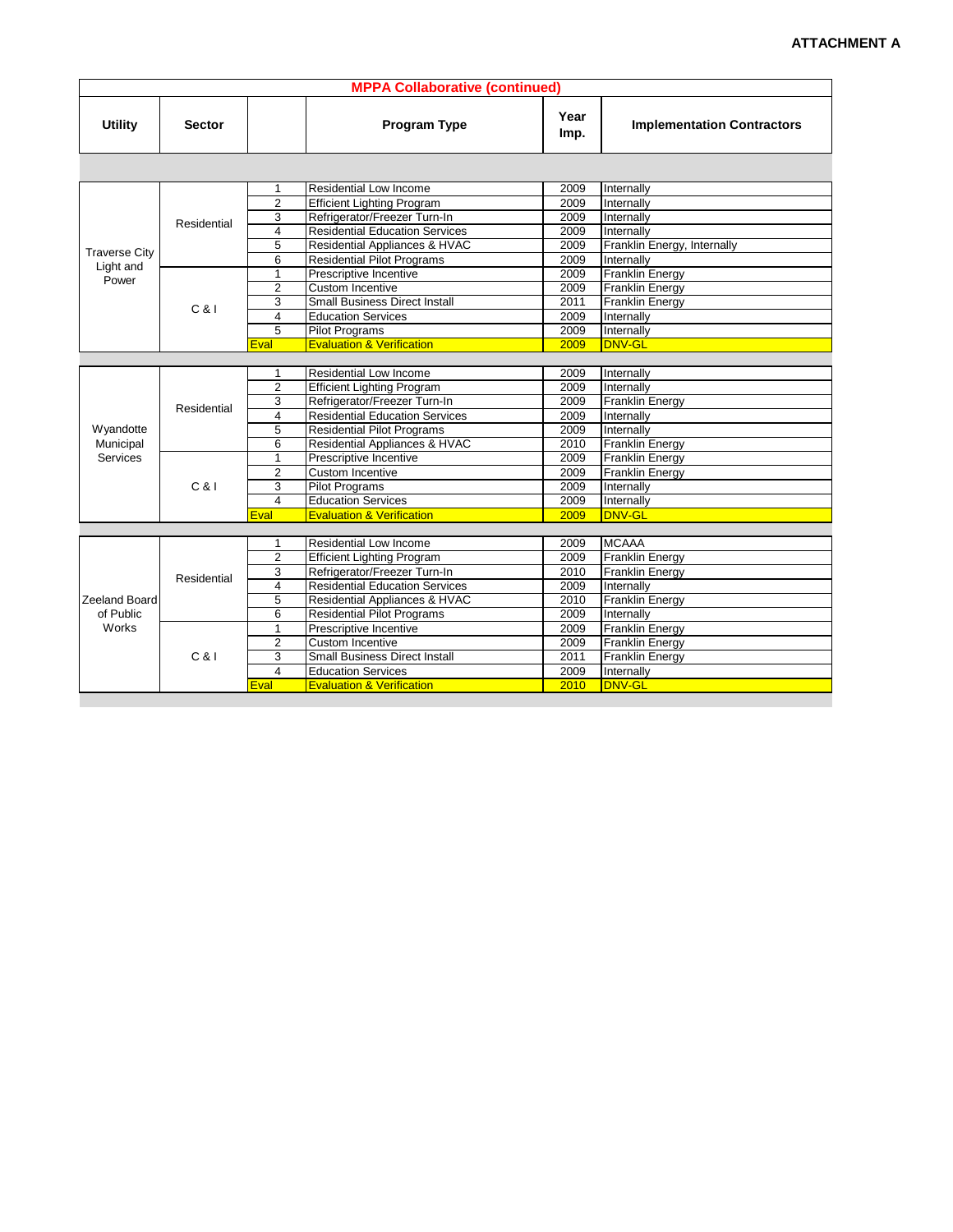#### MWh Data

|                                            |                         | 1.00%  |            |             |
|--------------------------------------------|-------------------------|--------|------------|-------------|
| <b>Electric Municipals</b>                 | 2014 Target 2014 Actual |        | % Achieved | 2015 Target |
| Bay City Electric Light & Power            | 3,374                   | 4,012  | 119%       | 2,647       |
| City of Charlevoix                         | 324                     | 550    | 170%       | 584         |
| <b>Chelsea Electric Department</b>         | 591                     | 768    | 130%       | 945         |
| Village of Clinton                         | 202                     | 208    | 103%       | 210         |
| <b>Coldwater Board of Public Utilities</b> | 2,887                   | 3,317  | 115%       | 2,858       |
| Croswell Light & Power Department          | 288                     | 307    | 107%       | 298         |
| City of Eaton Rapids                       | 267                     | 905    | 339%       | 473         |
| <b>Escanaba Electric Department</b>        | 1,266                   | 1,294  | 102%       | 1,419       |
| Grand Haven Board of Light and Power       | 1,712                   | 2,298  | 134%       | 2,735       |
| City of Hart Hydro Electric                | 309                     | 461    | 149%       | 408         |
| <b>Holland Board of Public Works</b>       | 10,399                  | 10,861 | 104%       | 10,845      |
| Lansing Board of Water & Light             | 18,011                  | 23,094 | 128%       | 20,521      |
| Lowell Light and Power                     | 688                     | 697    | 101%       | 548         |
| Marquette Board of Light and Power         | 2,403                   | 2,861  | 119%       | 3,070       |
| City of Marshall Electric Department       | 746                     | 756    | 101%       | 1,039       |
| Newberry Water & Light Board               | 129                     | 141    | 109%       | 199         |
| <b>Niles Utilities Department</b>          | 1,328                   | 1,401  | 105%       | 1,305       |
| Village of Paw Paw                         | 344                     | 1,747  | 508%       | 489         |
| City of Petoskey                           | 1,907                   | 1,870  | 98%        | 1,084       |
| Portland Light and Power Board             | 298                     | 318    | 107%       | 362         |
| Sebewaing Light & Water Dept.              | 223                     | 676    | 303%       | 223         |
| City of St. Louis                          | 411                     | 397    | 97%        | 335         |
| City of Stephenson                         | 34                      | 37     | 109%       | 59          |
| City of Sturgis                            | 1,595                   | 2,189  | 137%       | 2,263       |
| Traverse City Light & Power                | 2,826                   | 3,437  | 122%       | 2,815       |
| <b>Union City</b>                          | 172                     | 173    | 101%       | 149         |
| City of Wakefield                          |                         |        | #DIV/0!    |             |
| <b>Wyandotte Municipal Services</b>        | 1,503                   | 1,295  | 86%        | 1,984       |
| Zeeland Board of Public Works              | 2,132                   | 2,790  | 131%       | 2,982       |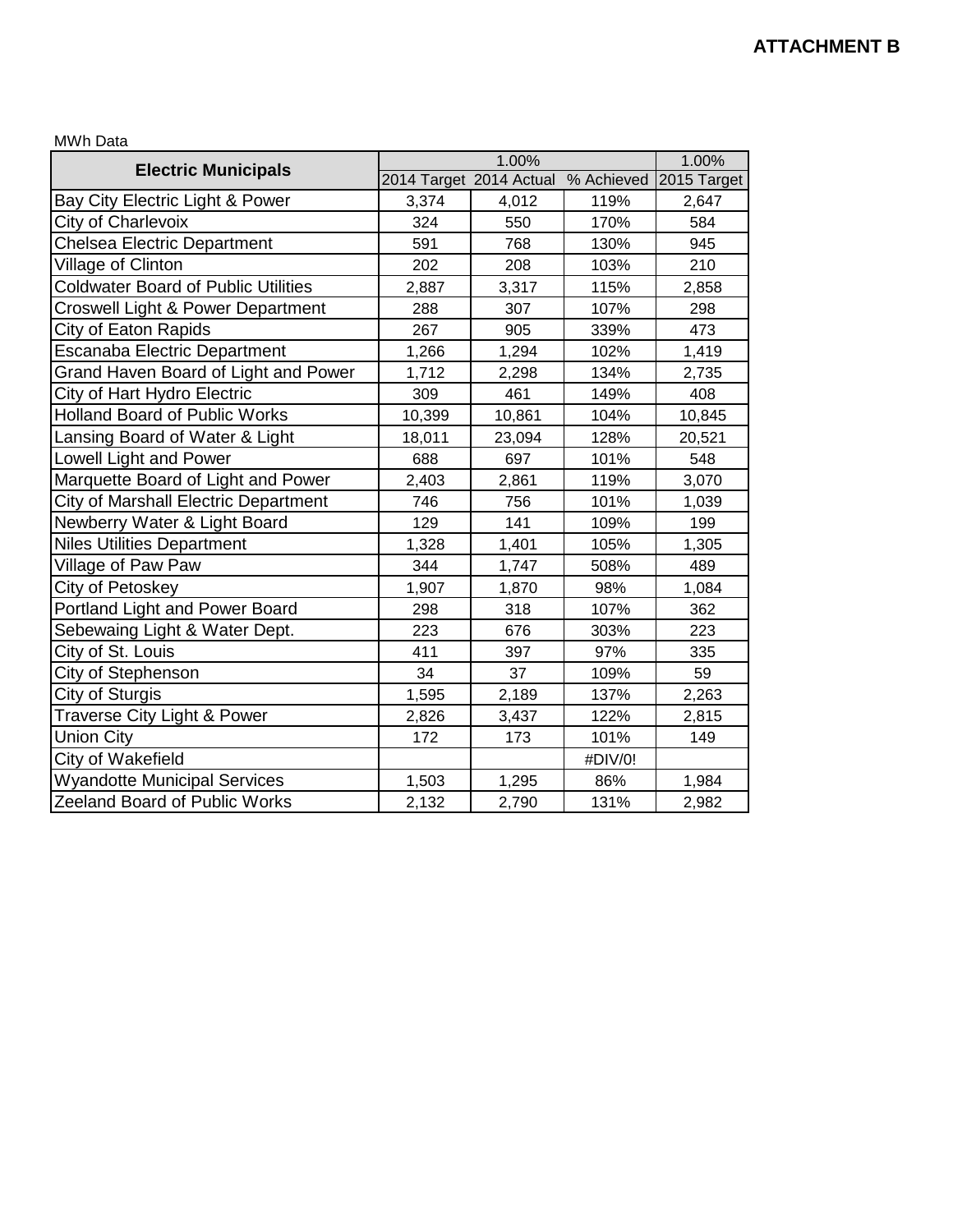#### Actual 2014 Expenditures

|                                            | Total                   | Residential         | <b>Residential</b>   | C&I                  | Low Income      | Admin &              |
|--------------------------------------------|-------------------------|---------------------|----------------------|----------------------|-----------------|----------------------|
| <b>Electric Municipals</b>                 | 2014                    | W/O Low Income      | W/Low Income         |                      |                 | Eval                 |
| Bay City Electric Light & Power            | \$578,296               | \$209,367           | \$313,949            | \$221,748            | \$104,582       | $\overline{$}42,599$ |
| City of Charlevoix                         | \$63,353                | \$30,592            | \$30,592             | \$25,574             | \$0             | \$7,187              |
| Chelsea Electric Department                | \$108,690               | \$11,932            | \$11,932             | \$87,590             | $\sqrt{6}$      | \$9,168              |
| Village of Clinton                         | \$9,391                 | \$5,159             | \$5,366              | \$1,725              | \$207           | $\overline{$}2,300$  |
| <b>Coldwater Board of Public Utilities</b> | \$301,048               | \$25,068            | \$34,885             | \$194,276            | \$9,816         | \$71,887             |
| Croswell Light & Power Department          | \$84,861                | \$24,854            | \$25,586             | \$53,927             | \$732           | \$5,348              |
| City of Eaton Rapids                       | \$84,448                | \$12,725            | \$12,725             | \$64,662             | \$0             | \$7,062              |
| Escanaba Electric Department               | \$160,238               | \$42,086            | \$48,153             | \$100,166            | \$6,067         | \$11,919             |
| Grand Haven Board of Light and Power       | \$370,376               | \$127,819           | \$127,819            | \$220,900            | \$0             | \$21,656             |
| City of Hart Hydro Electric                | \$74,927                | \$8,917             | \$8,917              | \$60,136             | $\overline{30}$ | \$5,874              |
| <b>Holland Board of Public Works</b>       | \$1,472,659             | \$218,567           | \$262,713            | \$1,017,473          | \$44,146        | \$192,473            |
| Lansing Board of Water & Light             | $\overline{$3,537,494}$ | \$959,936           | \$1,147,649          | \$1,930,250          | \$187,713       | \$459,595            |
| Lowell Light and Power                     | \$136,862               | \$26,882            | \$29,063             | \$99,529             | \$2,181         | \$8,270              |
| Marquette Board of Light and Power         | \$403,665               | \$108,110           | \$128,924            | \$249,891            | \$20,814        | \$24,850             |
| City of Marshall Electric Department       | \$84,910                | \$21,211            | \$22,550             | $\overline{$}50,465$ | \$1,339         | \$11,895             |
| Newberry Water & Light Board               | \$16,728                | \$4,822             | \$5,877              | \$8,371              | \$1,055         | \$2,480              |
| <b>Niles Utilities Department</b>          | \$222,279               | \$73,477            | \$73,477             | \$136,734            | \$0             | \$12,068             |
| Village of Paw Paw                         | \$79,359                | \$18,404            | \$20,404             | \$52,796             | \$2,000         | \$6,159              |
| City of Petoskey                           | \$167,240               | \$29,773            | \$36,813             | \$119,847            | \$7,040         | \$10,580             |
| Portland Light and Power Board             | $\overline{$}57,832$    | \$30,877            | \$30,877             | \$21,344             | \$0             | \$5,611              |
| Sebewaing Light & Water Dept.              | \$54,616                | $\overline{$9,969}$ | \$14,267             | \$34,950             | \$4,298         | \$5,399              |
| City of St. Louis                          | \$73,664                | \$15,598            | \$15,598             | \$51,705             | \$0             | \$6,362              |
| City of Stephenson                         | \$6,854                 | \$2,141             | \$2,402              | \$3,389              | \$261           | \$1,063              |
| City of Sturgis                            | \$316,200               | \$92,578            | $\overline{$}92,578$ | \$204,665            | \$0             | $\overline{$}18,957$ |
| Traverse City Light & Power                | \$460,846               | \$73,942            | \$78,816             | \$330,790            | \$4,874         | \$51,240             |
| <b>Union City</b>                          | \$9,679                 | \$5,244             | \$5,371              | \$3,708              | \$127           | \$600                |
| City of Wakefield                          | \$0                     |                     |                      |                      |                 |                      |
| <b>Wyandotte Municipal Services</b>        | \$346,719               | \$124,803           | \$145,179            | \$183,247            | \$20,375        | \$18,293             |
| Zeeland Board of Public Works              | \$405,471               | \$48,350            | \$48,350             | \$342,671            | \$0             | \$14,450             |